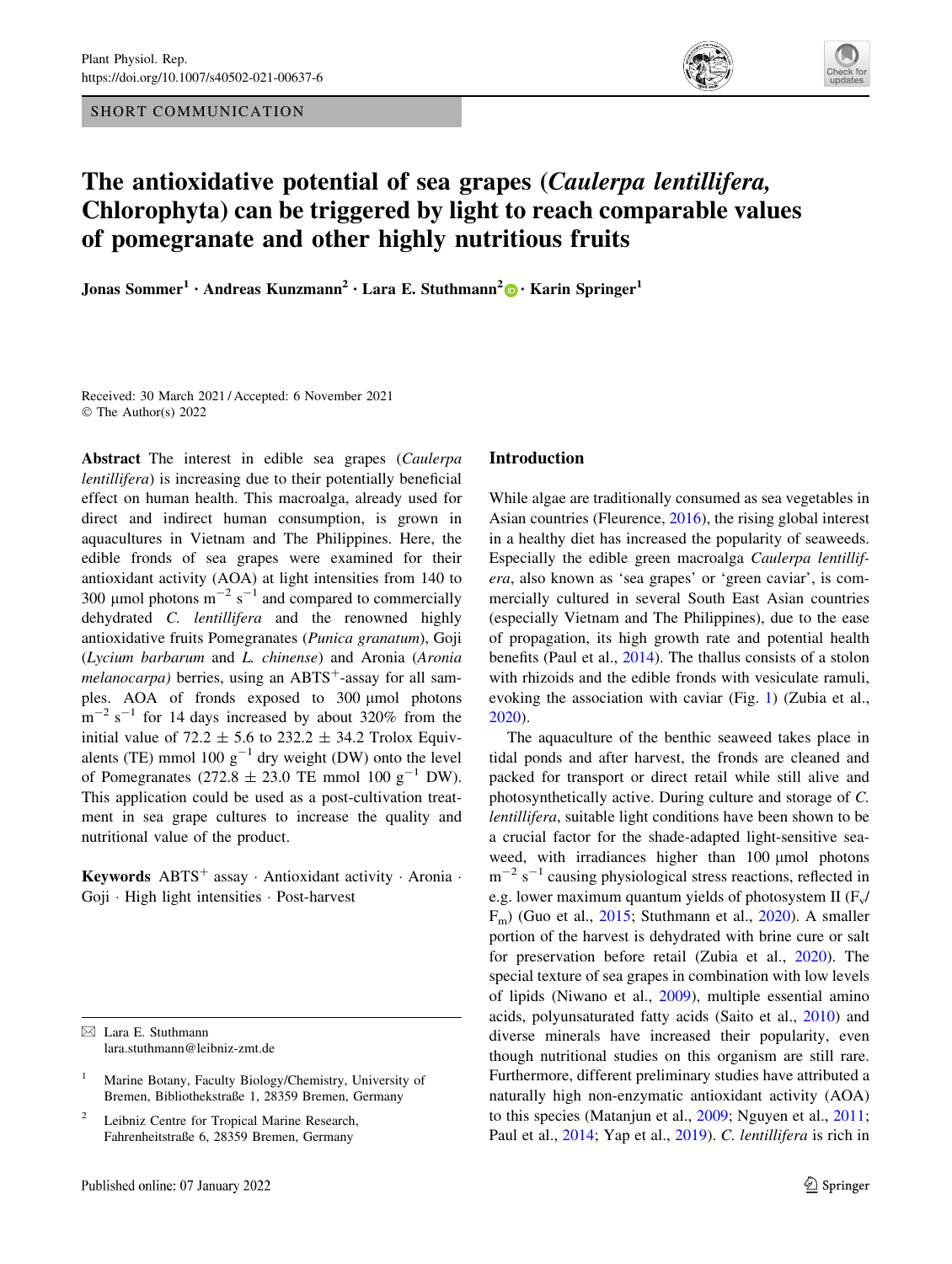<span id="page-1-0"></span>

Fig. 1 Caulerpa lentillifera consists of edible fronds, which are connected by stolons with rhizoids. Scale bar, 1 cm

ascorbic acid (vitamin C), a-tocopherol (vitamin E) (Matanjun et al., [2009\)](#page-4-0) and also its polyphenolic content is decisively correlating with their antioxidant activity (Nguyen et al., [2011\)](#page-4-0). The essential importance of antioxidants is based on their ability to defuse reactive oxygen species (ROS), which are related to the pathogenesis of several human diseases such as diabetes mellitus, neurodegenerative disorders, cardiovascular diseases and cancer (Halliwell, [2000](#page-4-0); Metodiewa & Kośka, [1999](#page-4-0); Zampelas & Micha, [2015](#page-5-0)). In photosynthetically active organisms, the probability of ROS production in chloroplasts is increased during high light stress in the saturation region of photosynthesis. As a physiological response, the production of antioxidative compounds is expected to increase under stress conditions (Ito & Hori, [1989](#page-4-0)). The variety of assays and extraction methods to measure activity of all antioxidants present within cells of an organism is high and therefore direct comparisons between studies are difficult. One method commonly used in scientific studies to investigate and quantify the total antioxidant capacity of food sources is the 2,2'-Azino-bis-(3ethylbenzothiazoline-6-sulphonic acid) (ABTS) assay (Gülçin, [2012\)](#page-4-0). Humans can obtain antioxidants through their diet, and some food products are especially known for their rich proportion. Pomegranate (Punica granatum), Goji or Wolfberry (Lycium barbarum and L. chinense) and Aronia (Aronia melanocarpa) berries are among those repeatedly reported as 'superfruits' as a tool to highlight and promote their bioactive compounds and nutritional qualities, including their antioxidative activities (Sidhu & Zafar,  $2012$ ). For fruits the term 'fruit-quality' is used mainly for the appearance and the taste, however, there has been an association with health benefits when consumed, mainly linked to antioxidative compounds like ascorbic

acid (Atkinson et al., [2005\)](#page-4-0). The opportunity to use physiological stress treatments as an opportunity for manipulation of the antioxidant potential of fruits and an inherent increase of the 'fruit-quality' has been proposed and discussed (Atkinson et al., [2005\)](#page-4-0). However, a successful manipulation requires a fundamental understanding of the organisms' physiology. The present study was designed to apply this concept to the sea grape C. lentillifera, making a first attempt to increase the alga's quality as food product by triggering AOA, using irradiances of up to 300 µmol photons  $m^{-2}$  s<sup>-1</sup> over a period of 14 days. Furthermore, the AOA of experimentally treated sea grapes was compared with the AOA of commercially cultured, purchasable preserved dehydrated fronds of C. lentillifera, as well as renowned highly antioxidative fruits like P. granatum, L. barbarum/L. chinense, and A. melanocarpa.

## Material and methods

## Sample material

C. lentillifera organisms used in this experiment were harvested in the Vietnamese sea grape-farm VIJA (Van Phong Bay, Vietnam) in June 2019 and were transported to the Marine Experimental Ecology (MAREE) aquaculture facility of the Leibniz Centre for Tropical Marine Research (ZMT) in Bremen, Germany. The algae were cultured in aquaria (130 cm  $\times$  36 cm  $\times$  80 cm) filled with artificial sea water at constant temperature (25.6  $\pm$  1.3 °C), absolute salinity  $(S_A 34.5 \pm 0.4)$ , pH  $(8.1 \pm 0.1)$  and irradiance (50 µmol photons  $m^{-2}$  s<sup>-1</sup>). For comparison of the AOA, different commercial products were acquired in German supermarkets, namely P. granatum, dried L. barbarum /L. chinense and dried A. melanocarpa berries. Also, three commercially cultured and dehydrated types of sea grapes were tested for their AOA (SeA-VIET, Vietnam; VIJA, Vietnam; UMI, Korea). The dehydrated sea grape samples were re-hydrated in freshwater prior to the biochemical analysis, following the recommendations of the retailers.

#### Experimental set-up

For testing the antioxidant potential in respect to different light intensities, five levels of irradiances of photosynthetically active radiation (PAR) were chosen: 140, 180, 220, 260 and 300 µmol photons  $m^{-2}$  s<sup>-1</sup>. The sea grapes were held in 1 L glass beakers at constant temperature  $(24.0 \pm 0.5 \degree C)$ . For each treatment, five beakers containing four C. lentillifera organisms with approximately 2–4 fronds attached to the stolon were placed underneath a light-emitting diode (LED) bar (SolarStinger Sunstrip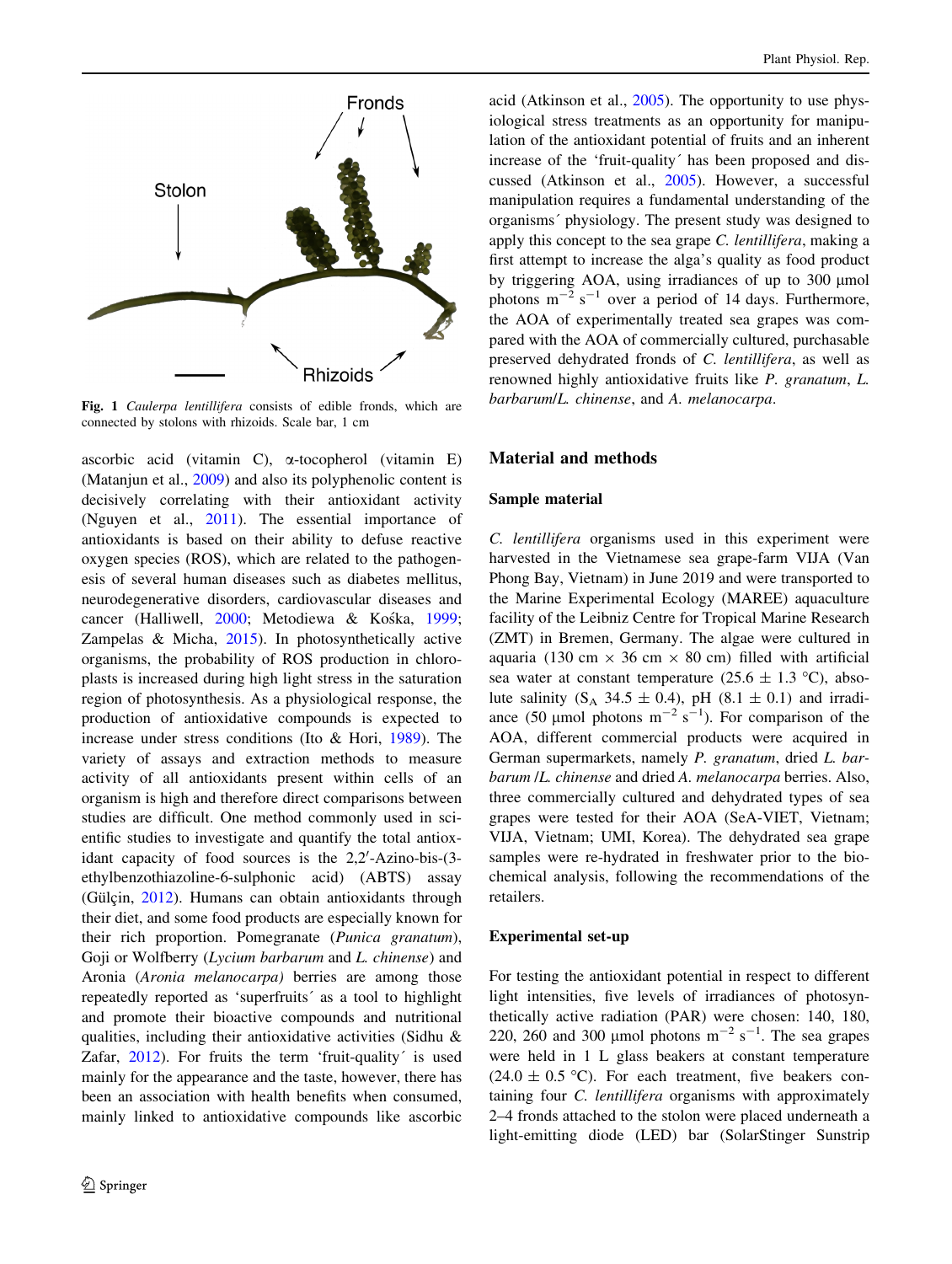800 mm, ECONLUX GmbH, Cologne, Germany) radiating white light in a 12:12 light:dark cycle using the standard settings. To adjust the different light intensities the irradiances were measured directly at the water surface using a LI-COR data logger (LI-189, Lincoln, USA). The seawater was stirred twice a day to evade gradient formation regarding nutrients and also to maintain a balanced exposure to the light. The seawater was exchanged after 7 days.

#### Sample preparations and extraction

Fresh and rehydrated C. lentillifera biomass was frozen  $(- 80 °C)$  directly after sampling and freeze-dried for 24 h at 1 mbar (ALPHA 1–4 LD plus; Christ GmbH, Osterode am Harz, Germany). The freeze-dried samples were ground to a powder for 20 s using a benchtop homogenizer (FastPrep-24, MP Biomedicals, Germany). The fruits were crushed in liquid nitrogen. Sea grapes C. lentillifera and P. granatum  $(0.05$  g dry weight  $(DW)$ ), as well as *L. bar*barum/L. chinense and A. melanocarpa (0.035 g DW) were dissolved in 1 mL ethanol (70%) and extracted in a water bath (47  $^{\circ}$ C) for 4 h, being vortexed hourly. Prior to analysis, samples were centrifuged (2500 g, 20 $\degree$ C) for 5 min.

## Analysis of AOA

The AOA was determined after a modified  $ABTS^+$  assay (Re et al., [1999](#page-5-0)), also known as Trolox Equivalent Antioxidant Capacity (TEAC) assay. A stock solution of 2.45 mM  $ABTS<sup>+</sup>$  was obtained by oxidising 7.0 mM ABTS (Sherman Chemicals, Dorset, UK) with potassium disulfate for 16 h. By dilution with ethanol (absolute) a working solution with a consistent photometrically measured (Thermo Scientific Genesys 140/150, Fisher Scientific GmbH, Schwerte, Germany) absorption of  $0.7 \pm 0.02$ at a wavelength of 734 nm was obtained. For analysis, 1 mL ABTS<sup>+</sup> working solution was added to 10  $\mu$ L sample extract and the deradicalization was measured after 6 min. AOA of the samples was expressed as Trolox Equivalents (TE mmol 100  $g^{-1}$  DW).

### Statistical analysis

All statistical analyses and the creation of graphics were conducted using the statistic-software R (Version i386 4.0.2) combined with RStudio (Version 8.3) (R Core Team, [2019\)](#page-4-0). For determination of significant differences, oneway analysis of variance (ANOVA) followed by Tukey's honestly significant difference (HSD) tests were conducted. Quantitative data are presented as mean values with the respective standard deviation.

## Results and discussion

#### AOA of sea grapes

Following exposure of C. lentillifera fronds to treatment irradiances (140–300 µmol photons  $m^{-2}$  s<sup>-1</sup>), an enrichment of antioxidants was observed. The rise of the AOA was significantly dependent on the applied light intensity  $(F = 19.93; p < 0.001)$  and also on time  $(F = 24.08;$  $p < 0.001$ ; Fig. [2](#page-3-0)). C. lentillifera showed an initial value of 72.2  $\pm$  5.6 TE mmol 100 g<sup>-1</sup> DW after a cultivation at a light intensity of 50 µmol photons  $m^{-2}$  s<sup>-1</sup>. The maximum AOA's were detected in sea grapes exposed to 300 µmol photons  $m^{-2} s^{-1}$  with 169.9  $\pm$  24.5 TE mmol 100  $g^{-1}$ DW after 7 and 232.2  $\pm$  34.2 TE mmol 100 g<sup>-1</sup> DW after 14 days of exposure, translating to an increase of about 320% compared to initial AOA values. The ABTS assay does not indicate specifically which compounds are responsible for the antioxidant activity, but sea grapes cultured under 50 µmol photons  $m^{-2}$  s<sup>-1</sup> showed values of total phenolic content (TPC) of  $124.5 \pm 25.5$  Gallic acid equivalents (GAE) mg  $100 \text{ g}^{-1}$  DW. The TPC values increased under 14 days exposure to irradiances of 100, 200 and 400 µmol photons  $m^{-2} s^{-1}$  to 152.6 ± 23.2,  $221.9 \pm 25.7$  and  $241.7 \pm 85.2$  GAE mg  $100 \text{ g}^{-1}$  DW, respectively (Stuthmann et al. in prep., Ascending irradiances increase Antioxidant Activity and Total phenolic Content and affect photosynthesis of sea grapes (Caulerpa lentillifera, Ulvophyceae, Caulerpacae)). The simultaneous increase of AOA and TPC indicates that polyphenolics are one major group of antioxidative compounds of sea grapes quantified in this study. The measured AOA was expected to increase as a reaction of the exposure to irradiances above the photon saturation limit of photosynthesis and therefore as a protection against produced ROS (Hajiboland, [2014](#page-4-0)). The saturation irradiance of shade-adapted seaweeds, like Caulerpa is in general lower than for other seaweeds (García-Sánchez et al., [2012\)](#page-4-0). The results suggest that the increase in AOA can be triggered by irradiances of 140 µmol photons  $m^{-2} s^{-1}$  and higher. However, Kang et al. [\(2020\)](#page-4-0) cultured C. lentillifera under ascending irradiances (50, 100, 150 µmol photons  $m^{-2} s^{-1}$ , 16.7% blue  $+ 83.3\%$  red spectral distribution) over 12 days and found similar AOAs for all treatments, with significantly higher reducing power for  $C$ . *lentillifera* at 150  $\mu$ mol photons  $m^{-2} s^{-1}$ . This indicates that an irradiance of approximately 150 µmol photons  $m^{-2}$  s<sup>-1</sup> might be a tipping point. However, despite the steady increase of AOA with light treatment and exposure time, no saturation region of the AOA was detectable in this study and therefore it is assumed that the antioxidant potential of C. lentillifera fronds could be triggered even higher (Fig. [2](#page-3-0)).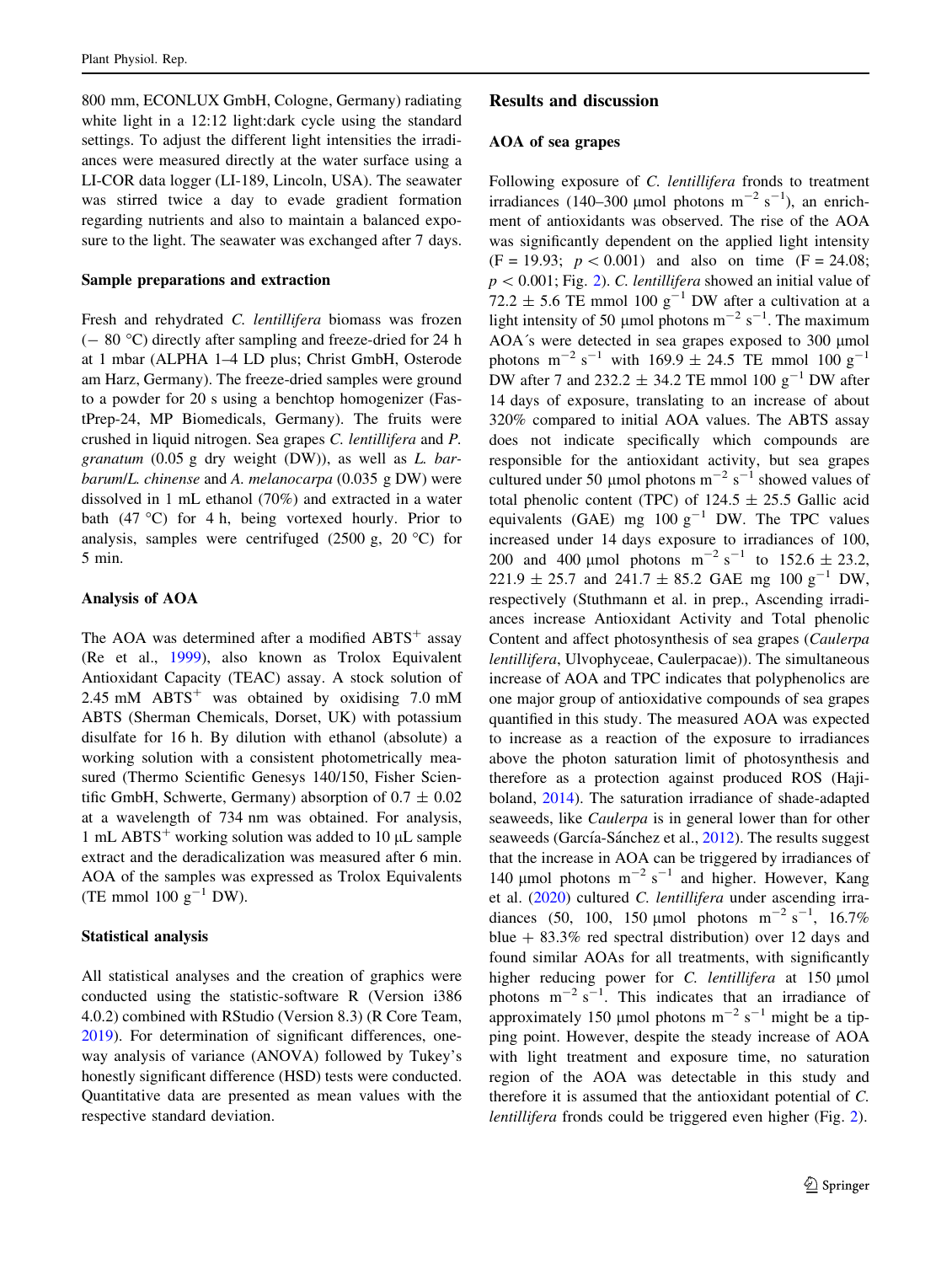<span id="page-3-0"></span>Fig. 2 Effects of different light intensities on the antioxidant activity of Caulerpa lentillifera fronds expressed as Trolox Equivalents (TE mmol 100  $g^{-1}$ dry weight (DW)) applied for 7 and 14 days, respectively  $(n = 5-6)$ . Letters indicate significant differences between initials and associated 14 days treatments (one-way ANOVA followed by Tukey's HSD,  $p < 0.05$ 





#### AOA of dehydrated sea grapes and fruits

The AOAs of the freshly harvested organisms and the purchased dehydrated sea grapes were similar, indicating that the post-harvest processing and dehydrating of the sea grapes did not negatively affect the antioxidative potential (Fig. 3). However, the light triggered fronds exposed to 300 µmol photons  $m^{-2}$  s<sup>-1</sup> for 14 days were significantly enriched in antioxidants compared to the other sea grape categories ( $p < 0.05$ , Fig. 3). These results introduce the possibility for farmers to expose sea grapes before retail or dehydration to higher light irradiances if an enrichment in AOA is desired. Overall, the light triggered sea grapes showed similar antioxidative levels compared to P. granatum  $(272.8 \pm 23.0$  TE mmol  $100 \text{ g}^{-1}$  DW,  $p > 0.05$ ). L. barbarum/L. chinense and A. melanocarpa exhibited a significantly higher AOA compared to all measured sea grape fronds ( $p \lt 0.001$ ), with 408.5  $\pm$  27.6 and  $435.9 \pm 46.1$  TE mmol  $100 \text{ g}^{-1}$  DW, respectively. Intra-study comparisons like this are important, since methodological parameters, like assay and extraction method, are varying widely among studies investigating AOA of C. lentillifera (Matanjun et al., [2008;](#page-4-0) Nguyen et al., [2011](#page-4-0); Yap et al., [2019\)](#page-5-0) and other food products (Gülçin,  $2012$ ) and direct comparisons between results are therefore hardly possible. Therefore, this study provides a unique comparison of C. lentillifera with several 'superfruits'. The competitiveness regarding AOA of C. lentillifera with renowned 'superfruits' in combination with all the other specific health beneficial compounds (such as

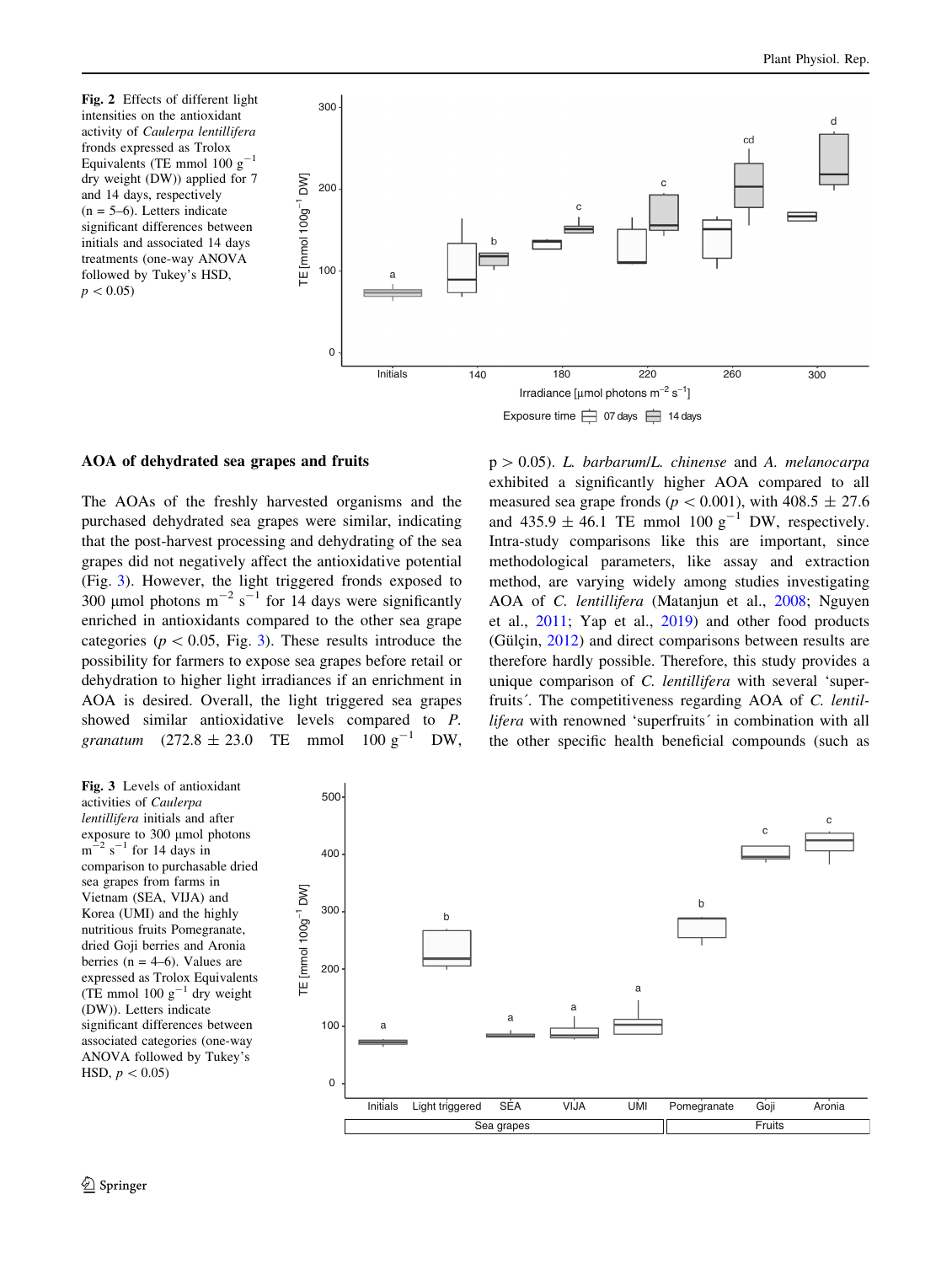<span id="page-4-0"></span>polyunsaturated fatty acids, proteins etc.) makes this macroalga an exceptional food, also aiming at a commercial application in both human (as nutraceuticals for novel food) and animal health (feed additives for e.g. shrimps and fish in aquaculture approaches). The demonstrated potential of post-harvest manipulations needs closer investigations, but might be a useful and comparatively easy tool for farmers and retailers to further increase the value of this seaweed.

## Conclusion

The successful increase of sea grapes AOA by exposure to increased irradiances on the level of 'superfruit' Pomegranate (P. granatum), introduces the possibility to establish light treatments as post-harvest processing before sea grape dehydration or fresh retail, for example during cleaning process or transport. To determine the saturation region of AOA in C. lentillifera, even higher irradiances need to be applied in further studies.

Authors contributions JS, AK, LS and KS designed the study, JS carried out the experiments and wrote the initial draft of the manuscript, all authors contributed to improving the manuscript, AK and KS secured funding.

Funding Open Access funding enabled and organized by Projekt DEAL. This work was supported by Leibniz Centre for Tropical Marine Research inhouse funding.

Data availability Raw data were generated at University of Bremen. Derived data supporting the findings of this study are available from the corresponding author on request.

#### Declarations

Conflict of interest The authors declare no conflict of interest.

Open Access This article is licensed under a Creative Commons Attribution 4.0 International License, which permits use, sharing, adaptation, distribution and reproduction in any medium or format, as long as you give appropriate credit to the original author(s) and the source, provide a link to the Creative Commons licence, and indicate if changes were made. The images or other third party material in this article are included in the article's Creative Commons licence, unless indicated otherwise in a credit line to the material. If material is not included in the article's Creative Commons licence and your intended use is not permitted by statutory regulation or exceeds the permitted use, you will need to obtain permission directly from the copyright holder. To view a copy of this licence, visit [http://creativecommons.](http://creativecommons.org/licenses/by/4.0/) [org/licenses/by/4.0/.](http://creativecommons.org/licenses/by/4.0/)

## References

Atkinson, C. J., Nestby, R., Ford, Y. Y., & Dodds, P. A. A. (2005). Enhancing beneficial antioxidants in fruits: A plant physiological perspective. BioFactors, 23(4), 229-234. [https://doi.org/10.](https://doi.org/10.1002/biof.5520230408) [1002/biof.5520230408](https://doi.org/10.1002/biof.5520230408)

- Fleurence, J. (2016). Seaweeds as food. In Joel Fleurence & I. A. Levine (Eds.), Seaweed in health and disease prevention (pp. 149–167). <https://doi.org/10.1016/B978-0-12-802772-1.00005-1>
- García-Sánchez, M., Korbee, N., Pérez-Ruzafa, I. M., Marcos, C., Domínguez, B., Figueroa, F. L., & Pérez-Ruzafa, Á. (2012). Physiological response and photoacclimation capacity of Caulerpa prolifera (Forsskål) J.V. Lamouroux and Cymodocea nodosa (Ucria) Ascherson meadows in the Mar Menor lagoon (SE Spain). Marine Environmental Research, 79, 37–47. [https://](https://doi.org/10.1016/j.marenvres.2012.05.001) [doi.org/10.1016/j.marenvres.2012.05.001](https://doi.org/10.1016/j.marenvres.2012.05.001)
- Gülcin, I. (2012). Antioxidant activity of food constituents: An overview. Archives of Toxicology, 86(3), 345–391. [https://doi.](https://doi.org/10.1007/s00204-011-0774-2) [org/10.1007/s00204-011-0774-2](https://doi.org/10.1007/s00204-011-0774-2)
- Guo, H., Yao, J., Sun, Z., & Duan, D. (2015). Effect of temperature, irradiance on the growth of the green alga Caulerpa lentillifera (Bryopsidophyceae, Chlorophyta). Journal of Applied Phycology, 27(2), 879–885. <https://doi.org/10.1007/s10811-014-0358-7>
- Hajiboland, R. (2014). Reactive oxygen species and photosynthesis. In P. Ahmad (Ed.), Oxidative damage to plants (pp. 1–63). <https://doi.org/10.1016/B978-0-12-799963-0.00001-0>
- Halliwell, B. (2000). The antioxidant paradox. The Lancet, 355(9210), 1179–1180. [https://doi.org/10.1016/S0140-](https://doi.org/10.1016/S0140-6736(00)02075-4) [6736\(00\)02075-4](https://doi.org/10.1016/S0140-6736(00)02075-4)
- Ito, K., & Hori, K. (1989). Seaweed: Chemical composition and potential food uses. Food Reviews International, 5(1), 101–144. <https://doi.org/10.1080/87559128909540845>
- Kang, L.-K., Huang, Y.-J., Lim, W.-T., Hsu, P.-H., & Hwang, P.-A. (2020). Growth, pigment content, antioxidant activity, and phytoene desaturase gene expression in Caulerpa lentillifera grown under different combinations of blue and red lightemitting diodes. Journal of Applied Phycology, 32(3), 1971–1982. <https://doi.org/10.1007/s10811-020-02082-8>
- Matanjun, P., Mohamed, S., Mustapha, N. M., Muhammad, K., & Ming, C. H. (2008). Antioxidant activities and phenolics content of eight species of seaweeds from north Borneo. Journal of Applied Phycology, 20(4), 367–373. [https://doi.org/10.1007/](https://doi.org/10.1007/s10811-007-9264-6) [s10811-007-9264-6](https://doi.org/10.1007/s10811-007-9264-6)
- Matanjun, P., Mohamed, S., Mustapha, N. M., & Muhammad, K. (2009). Nutrient content of tropical edible seaweeds, Eucheuma cottonii, Caulerpa lentillifera and Sargassum polycystrum. Journal of Applied Phycology, 21(1), 75-80. [https://doi.org/10.](https://doi.org/10.1007/s10811-008-9326-4) [1007/s10811-008-9326-4](https://doi.org/10.1007/s10811-008-9326-4)
- Metodiewa, D., & Kośka, C. (1999). Reactive oxygen species and reactive nitrogen species: Relevance to cyto(neuro)toxic events and neurologic disorders. An overview. Neurotoxicity Research, 1(3), 197–233. <https://doi.org/10.1007/BF03033290>
- Nguyen, V. T., Ueng, J.-P., & Tsai, G.-J. (2011). Proximate composition, total phenolic content, and antioxidant activity of seagrape (Caulerpa lentillifera). Journal of Food Science, 76(7), C950–C958. <https://doi.org/10.1111/j.1750-3841.2011.02289.x>
- Niwano, Y., Beppu, F., Shimada, T., Kyan, R., Yasura, K., Tamaki, M., Nishino, M., Midorikawa, Y., & Hamada, H. (2009). Extensive screening for plant foodstuffs in Okinawa, Japan with anti-obese activity on adipocytes in vitro. Plant Foods for Human Nutrition, 64(1), 6–10. [https://doi.org/10.1007/s11130-](https://doi.org/10.1007/s11130-008-0102-z) [008-0102-z](https://doi.org/10.1007/s11130-008-0102-z)
- Paul, N. A., Neveux, N., Magnusson, M., & de Nys, R. (2014). Comparative production and nutritional value of ''sea grapes'' the tropical green seaweeds Caulerpa lentillifera and C. racemosa. Journal of Applied Phycology, 26(4), 1833–1844. <https://doi.org/10.1007/s10811-013-0227-9>
- R Core Team. (2019). A language and environment for statistical computing. Austria.